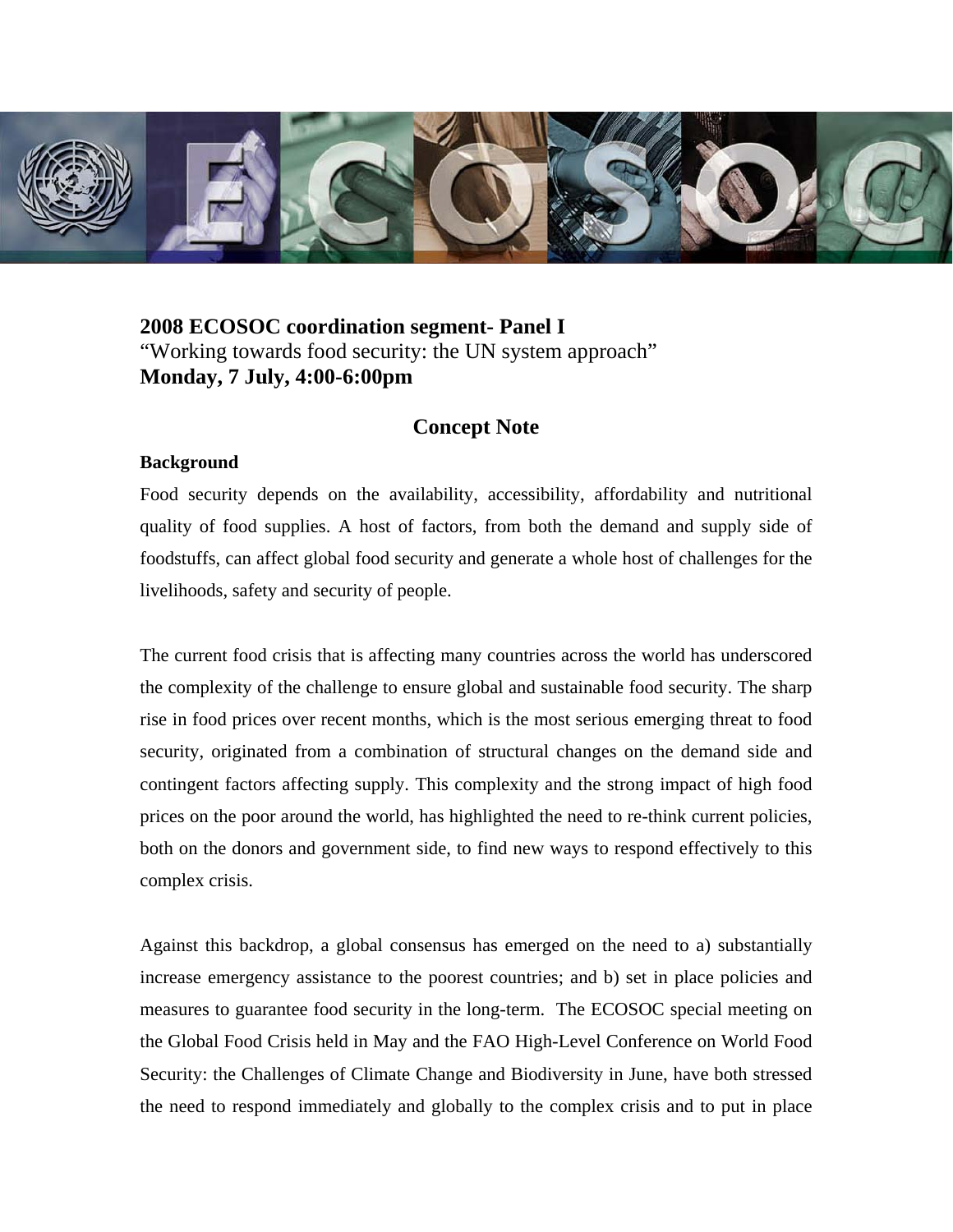policies that can turn the threatening situation into an agricultural renaissance. This consensus is also embodied in the outcome of the Berne meeting of the United Nations System Chief Executives Board for Coordination (CEB) and the subsequent establishment of the United Nations Task Force on the Global Food Security Crisis.

There is a general consensus on the need to expand agricultural and food production, and to increase investment in agriculture, agribusiness and rural development in low incomefood deficit countries. Differences, however, remain on the specific policies to do so. Questions remain on how to ensure that immediate measures to face the food supply emergency – e.g. targeted food and nutrition support measures, social safety nets and measures to give farmers the ability to meet the production needs for the next growing season- do not undermine but strengthen strategies/policies to ensure food security in the long-term. Differences also remain on the medium- and long-term policies necessary to address the structural causes of food insecurity to improve poor nations' access to food and reduce their vulnerability to shocks.

The lack of a comprehensive approach to food security is also reflected in the UN system approach. The UN system support to food security consists of emergency and short-term interventions to ensure immediate food and nutrition supply and longer-term programmes to reduce poverty and hunger. These programmes are not always mutually reinforcing to ensure sustainable food security. A more effective response to the current challenges will require the system to develop a more comprehensive approach that integrates short-term food relief operations/programmes into long-term strategies for sustainable agricultural and rural development. To address these challenges, ECOSOC, during the 2008 coordination segment, will organize a panel discussion on "working towards food security: the UN system approach" on July  $7<sup>th</sup>$ .

### **Objective of the panel**

The proposed panel discussion on this issue will provide an opportunity to:

• Understand short- and long-term impact of the current challenges to food security;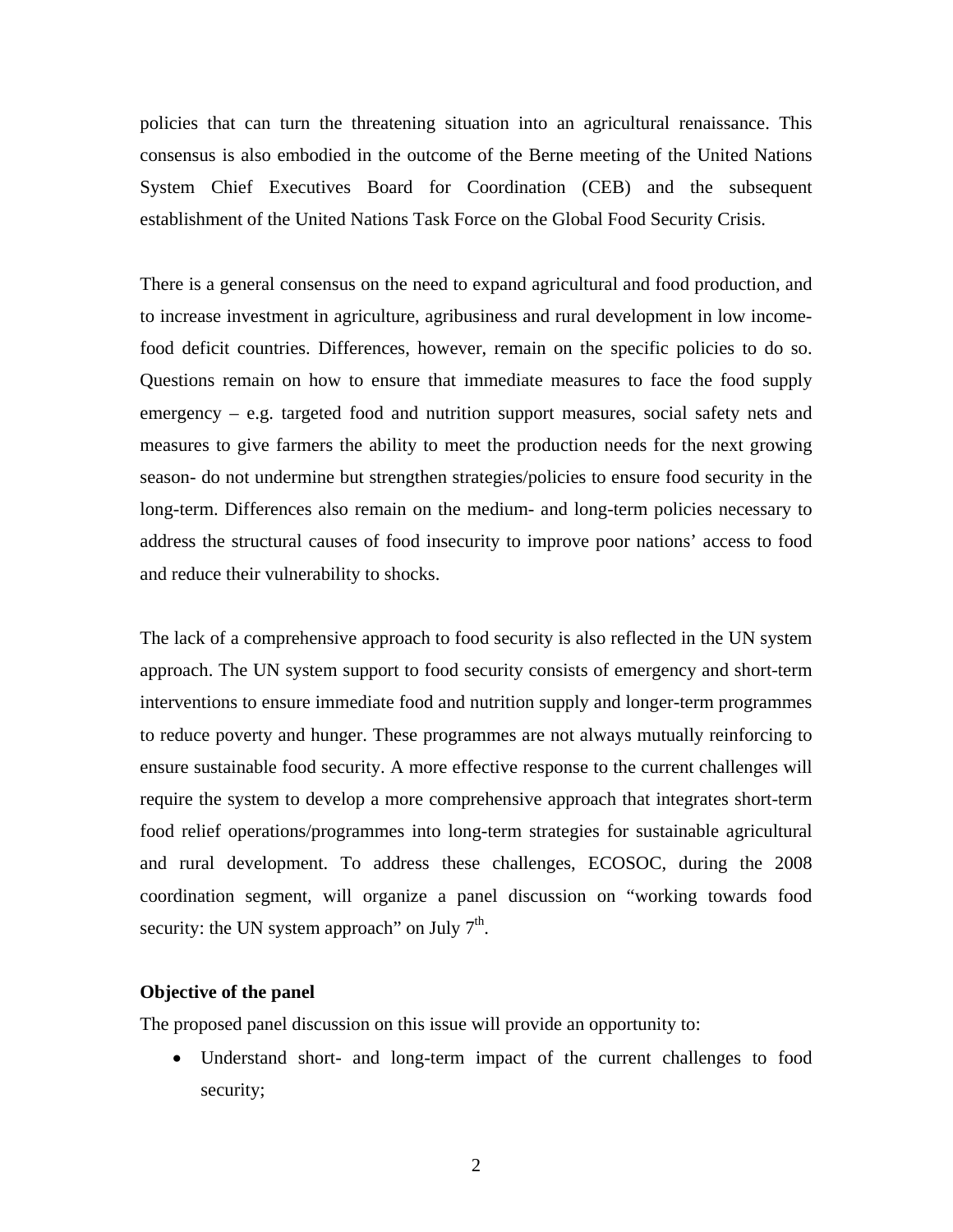- Identify ways to address short- and long-term challenges in the context of comprehensive strategies to promote sustainable agricultural and rural development;
- Identify ways in which the UN system approach should be strengthened to ensure an effective and sustainable response to current threats and challenges.

### **Focus of the panel**

There are a number of areas in which the UN system's current approach to food security could be improved:

- 1) Coherence between short-term policies and long-term interventions aimed at reducing the negative effects of food crises in the long-run;
- 2) Medium and long-term strategies to increase and sustain food supply and productivity in low income countries that ensure food and livelihood security under increasingly constrained environmental conditions;
- 3) Use of vulnerability and needs assessment concerning food security for the formulation of programmes promoting safety nets before crises erupt.

In this regard, panelists could address the following questions/issues:

- What can be done to ensure that early warning and analysis of countries' vulnerability and needs assessments regarding food crises, which are carried out by agencies such as WFP, translate into effective and timely assistance programmes to protect vulnerable people? –e.g. programmes supporting "smart subsidies" for agricultural inputs, social protection schemes, enhancement of supply responses, etc.
- What innovations are needed in the current food aid system to shift the attention from traditional food aid to food assistance –e.g. balance of payment support and ensure that international food aid programmes do not undermine local markets and/or distort farmers' incentives to produce food? In particular, what is the right combination of cash and in-kind transfer programmes that will enable people to buy their own food and support local economies without triggering